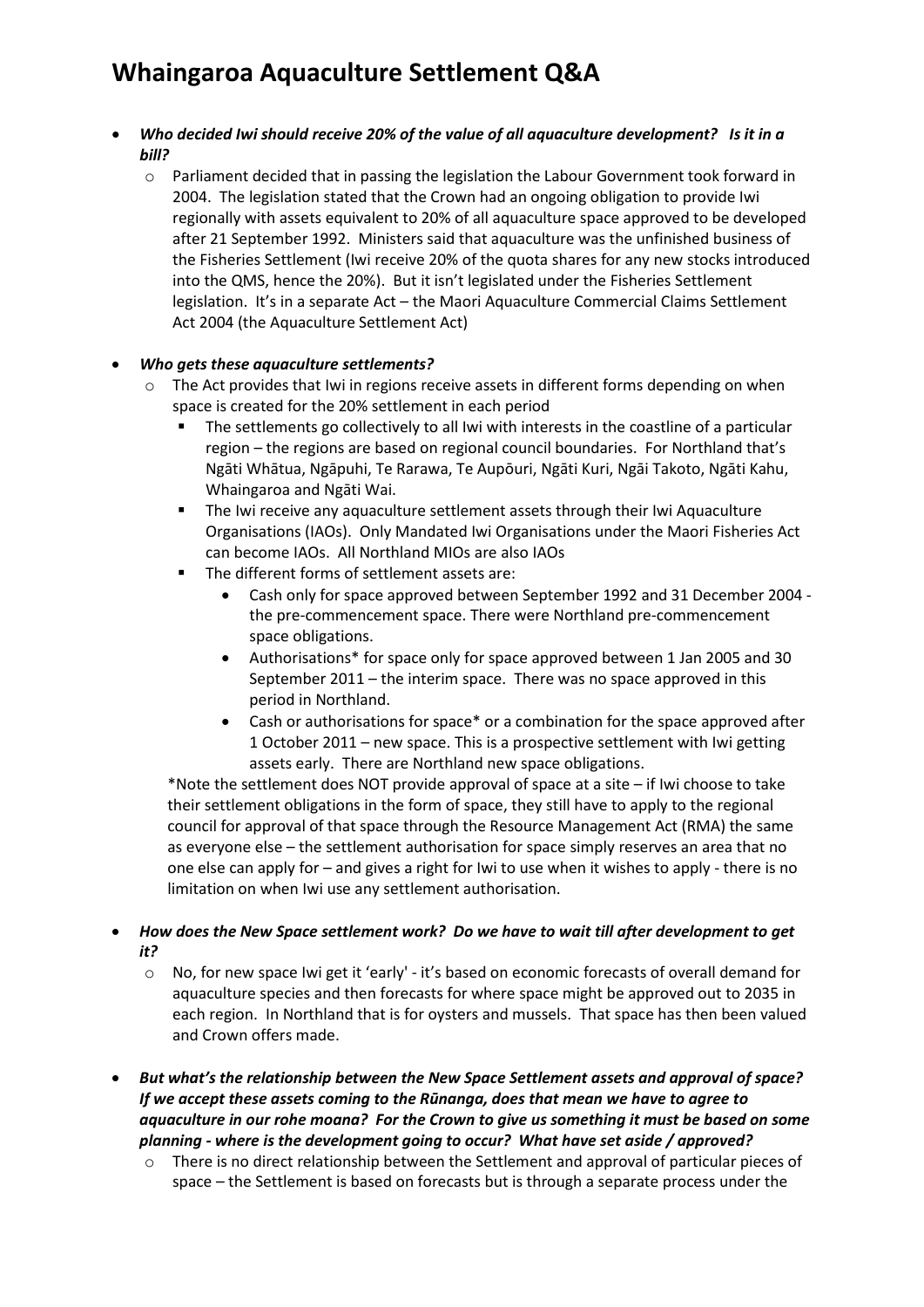Aquaculture Settlement Act and separate legislation to approval of space that happens under the RMA;

- $\circ$  There has been no planning done or areas set aside that work occurs through the Northland Regional Council's coastal plan under the RMA
- $\circ$  Anyone wanting to get approval for aquaculture at a particular site must go through the normal processes under the RMA (and Environment Court if appeals go that level)
- o Signing a regional agreement or receiving settlement assets don't in any way require Iwi to accept any aquaculture anywhere. If Iwi / hapū / marae oppose aquaculture development at particular sites then it's up to them to fight any approval by the regional council through the RMA processes and UAE tests (with Ministry for Primary Industries) – the settlement assets will have NO effect on these processes.
- *What's the relationship between the New Space Settlement and our MACA claims?*
	- o *There is no direct relationship.*
	- $\circ$  The Settlement does not cut across any MACA claims. Nor will it limit any action you might subsequently take under MACA if you are recognised.

#### • *But what happens if all that space isn't subsequently approved for aquaculture under the RMA?*

o The New Space Settlements use forecasts but recognise that the forecast won't be correct in all places at all times. So there is a 5 yearly reconciliation process. If at the time of a reconciliation it is found that less space was approved under the RMA than predicted for that region in the 5 year period, Iwi will have received more settlement assets than necessary but no action happens – that bonus rolls forward into the next 5 year period. If on the other hand, it is found that more space was approved under the RMA than predicted for that region in the 5-year period, Iwi will have received less settlement assets than necessary under the Aquaculture Settlement Act. In that circumstance the Crown's obligations have increased and it will owe IAOs for 20% of the additional area. The Crown must then and agree with IAOs in what form those extra assets will be and then transfer them.

#### • *Is there a precedent for this and how this is to be allocated?*

- o For agreeing to receive aquaculture settlement assets
	- Yes in that the Runanga has already agreed to allocation and transfer of precommencement aquaculture settlement assets. The Runanga signed an agreement with the Crown for the Whangaroa Harbour obligations and received \$96,000 in 2013 for those settlement obligations.
- $\circ$  For the basis of allocation Yes and No
	- No, because each allocation agreement that's signed always says it is non-binding for other issues;
	- Yes, because if Iwi have used one formulation over allocation of assets, they often also choose that in subsequent but separate decisions
- o Do we have any such precedents?
	- Yes, the allocation of inshore fisheries settlement assets use the same default setting of coastline and all Iwi agreed their shares of coastline in Northland to allocate those fisheries assets. Those same shares are the basis for the agreement between IAOs and it's what the Segment Coastline Allocation Entitlement Claims are based on.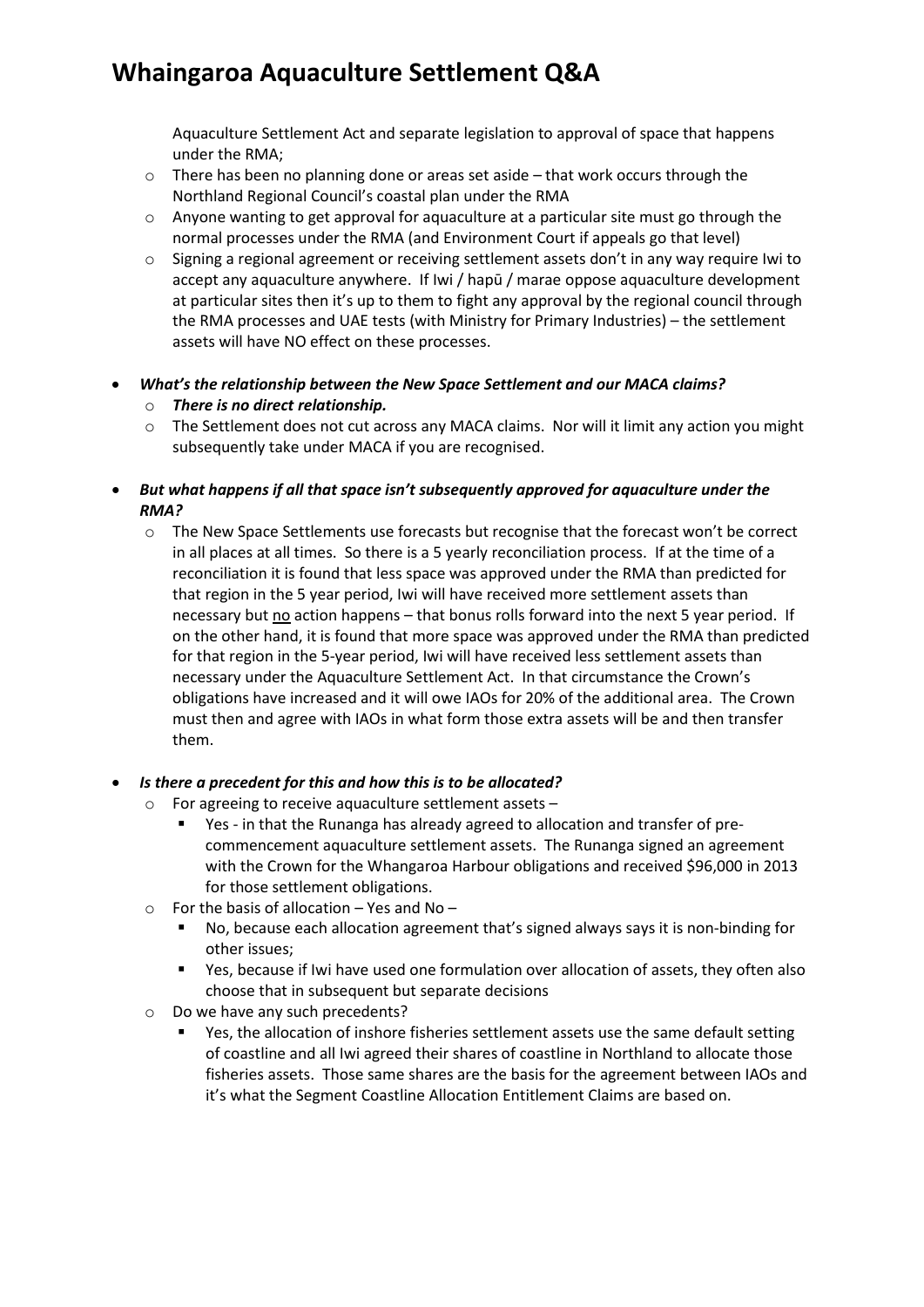- *Rather than just using coastline with harbours counted as just the distance across the harbour as the basis for shares, shouldn't this be based on all the coastline/ shoreline so going right round the inside of each harbours as that's where aquaculture happens?*
	- o No for several reasons
		- **The Aquaculture Settlement Act requires the coastline to be estimated using the** same methodology as for the fisheries settlement – that goes across the mouth of the harbour – except where the harbour is named in Schedule 2 – Whangaroa harbour was one of those – and assets then go only to those who share the harbour
		- **With new space settlement being based on a forecast, we don't know where** aquaculture development might be approved
		- Increasingly, aquaculture is occurring outside of harbours and more into deepwater
		- **There are already some applications offshore from the west coast (noting that** those might not be approved
		- While IAOs could agree a different coastline basis it would still need to meet the legislation. If you could get all IAOs to agree that allocation should be on a share of the overall coastline - including the shoreline of all the harbours, it would apply to the whole region and the Hokianga and Kaipara Harbours both have extensive shoreline.
- *Who has to agree with this? Has the Runanga already agreed to this?* 
	- $\circ$  No, it's the decision the board will be taking through agreeing to submit a Coastline Allocation Entitlement Claim for the Whaingaroa coastline and sending a letter to Ngati Kahu that states that Whaingaroa will NOT claim any aquaculture settlement assets arising from the rohe moana Ngati Kahu claimed for fisheries settlement purposes.

• *Does this include Ngāti Kahu# if it's a regional agreement? / regional settlement assets?*

- o Yes, in terms of Iwi entitlement to any assets, it includes all Taitokerau Iwi. So it includes Ngāti Kahu, Whaingaroa and the other seven with interests in the Northland regional coastline.
- o But because Ngāti Kahu refused to participate in a regional agreement none was signed. But the Act has a default that requires the Crown to transfer assets and it transferred \$5,430,7011 to Te Ohu kaimoana in November 2015
- o However, the entitlement to each IAO continues and there is a mechanism in the Aquaculture Settlement Act to enable allocation to IAOs and that's what is being advanced
- o Allocation through Coastline Allocation Entitlement Claims for Segments that don't impinge on Ngati Kahu's rohe moana can get settlement assets in the hands of the remaining Northland IAOs.

### • *What happens if we don't proceed?*

- o For Whaingaroa, it will mean that you won't receive settlement assets, but like Ngāti Kahu, your entitlements will continue to be held at Te Ohu Kaimoana
- o If Whaingaroa choose not to submit a Coastline Allocation Entitlement Claim for your interests in Segment C, it will slow down other IAOs in Segment C (from Te Whatu to Mangawhai Heads – Ngāpuhi, Ngātiwai and Ngāti Whātua) because at a minimum a new Coastline Allocation Entitlement Claim will need to be prepared and taken back to their boards.